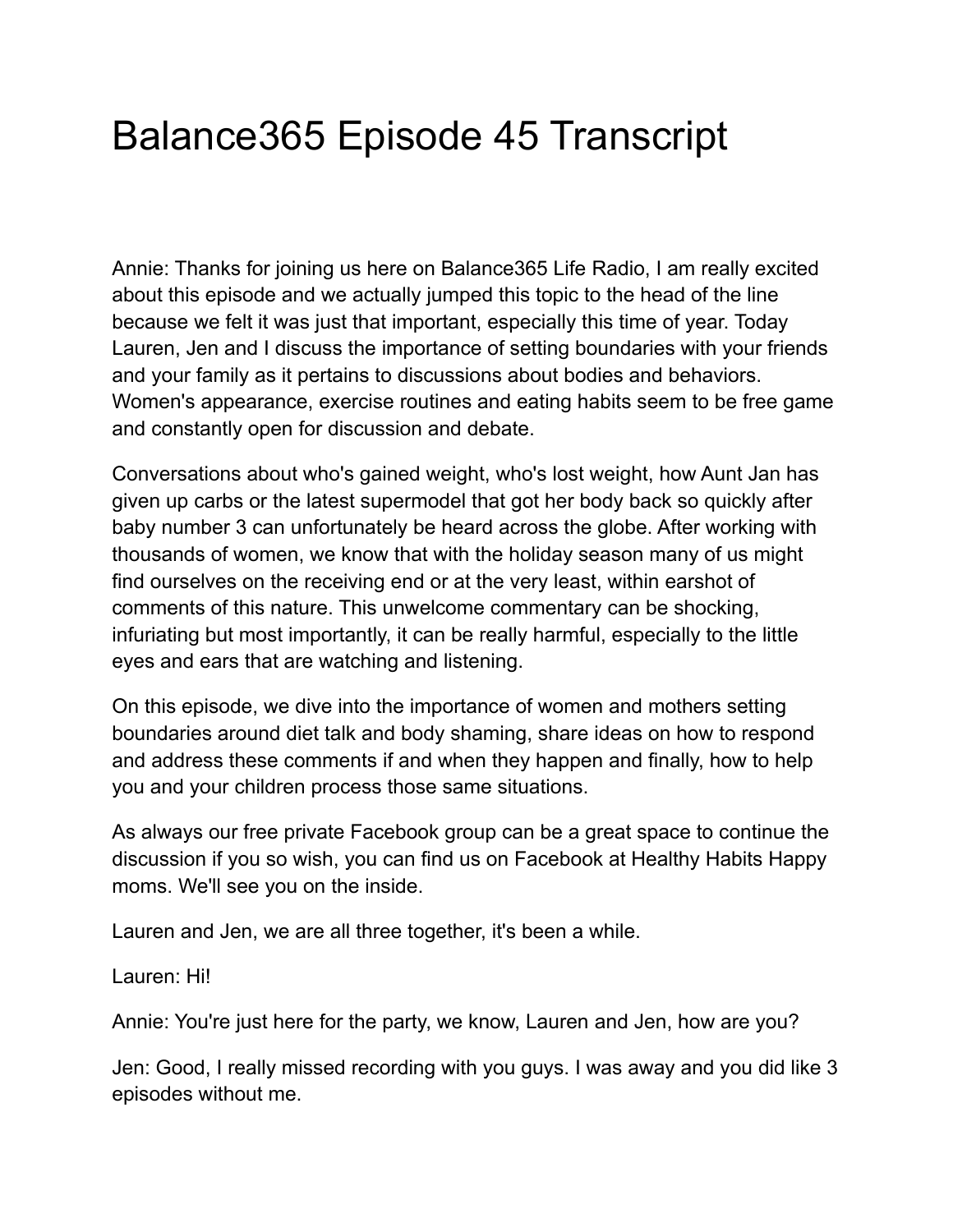Annie: I know, you you were on a little family vacation.

Jen: Yeah.

Annie: Looked fun, we missed you though.

Jen: Yeah, I missed you guys too but it was like my first holiday in, with my kids, in years so it was a lot of fun and I have to say, for the parents listening that it is a whole different world to go on holidays with children who are 5-6 and 9 than babies and toddlers.

Lauren: That's really good to hear.

Annie: So there's hope.

Jen: Oh yeah, well it just got, for us, it got to a point where I was like "We aren't traveling anymore. I can't do this. I can't take 3 car seats and a double stroller and a diaper bag on every holiday. It's too... I might as well just stay home because it's more stressful on holiday."

So now it was just surreal to just be sitting back and watching my kids handle themselves, like carry backpacks and yeah and just like not have myself loaded down, you know, like, I just had a backpack too. It was amazing.

Annie: I heard a comparison made that there's a difference between vacation and trips and you take a trip with your family. It's not, it doesn't always feel like a vacation, it's sometimes a lot of work.

Jen: The other thing when you have little babies and toddlers is we would always do like AirBNB apartments because we just felt like we needed the space and with kids getting up in the night we, you know, we just needed like different rooms etc and but that meant that we were also cooking and cleaning up after ourselves on "holidays" too and I would sometimes be like "Why did we leave home? Like, I just feel like I'm in the kitchen all the time."

So on this trip we only stayed in hotels and we ate out for every meal and I can't even tell you how great that was too to not cook for 10 days. It was amazing.

Annie: Yeah that sounds really nice and the weather looked so nice.

Jen: Yeah, it was beautiful.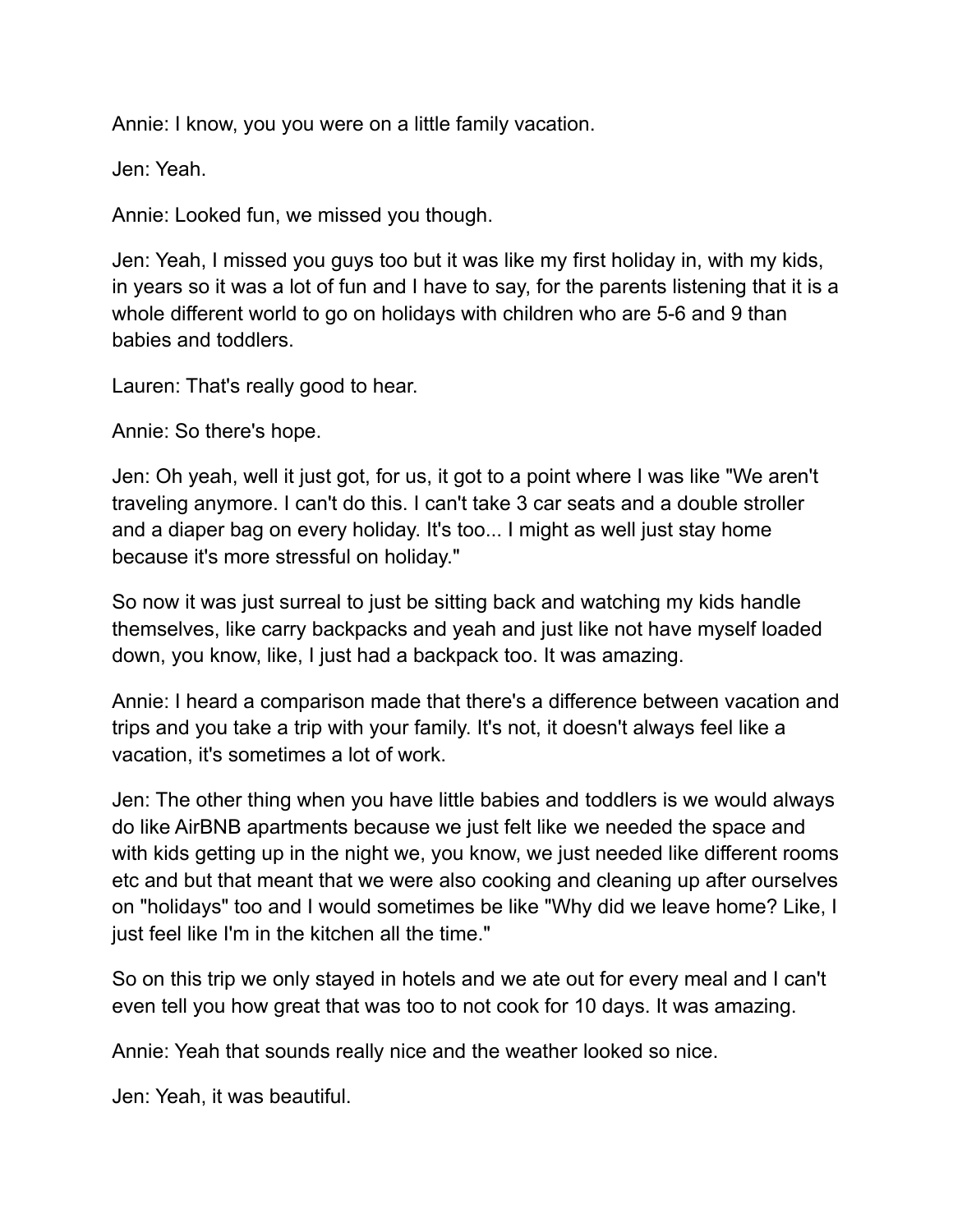Annie: Yeah, but we're happy to have you back-

## Jen: Thank you.

Annie: Because we have a really good topic and I think it's going to be best addressed and best covered with all three of us on board and this is actually kind of a combination of two topics that we've discussed either in a podcast or a blog post that we kind of married together and we actually are doing kind of a last-minute recording because we wanted to squeeze this topic in before the holidays because what comes up so frequently in our community, which if you're not a part of it,it's Healthy Habits Happy Moms on Facebook, over 40,000 women, it's a great place to continue the discussion, ask questions get support if you need it but something that comes up in our community often is how to respond to comments about your body or behaviors and how then to set boundaries with family members and with it being the holiday season, it seems like we're exposed to so many more opportunities to have those comments thrown at us, right?

And it's a really common experience with women in our communities that are our bodies and our behaviors, what's on our plate, how we are exercising, how we're talking, how we look, always seem to be free game for discussion and debate and it's really regardless of your body shape and size because prior to this, when we covered it in a podcast the first time, I did a poll in our community and women of all shapes and sizes has experienced comments and remarks like this and it can not only be shocking but infuriating and they can also be harmful to everyone within earshot, right?

## Jen: Right.

Annie: and Jen, you made, it was, we're approaching the two year anniversary of the blog post that you wrote that was amazing and it's still on our blog today, but you made an amazing analogy of the harmful effects of body shaming, disordered eating behaviors, negative body talk as it relates to smoking, can you share a little bit about that?

Jen: Yeah, first of all, it's wild, two years ago.

Annie: I know.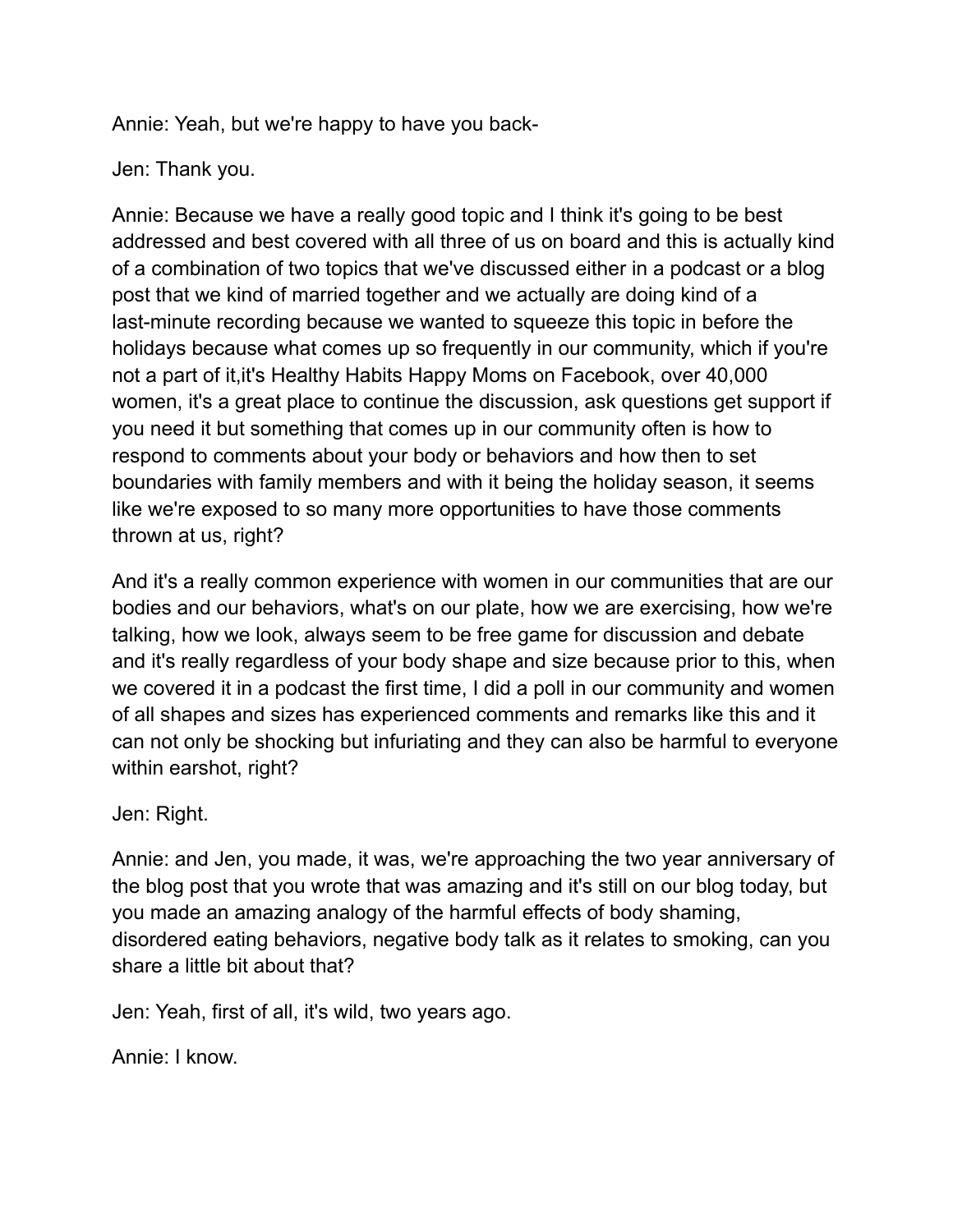Jen: And so we are talking about the same things, which is great, we hope it's sinking in, two years later, so I am the analogy queen in our community and I find that sometimes drawing parallels in other areas of life is what really gets the stuff to stick with women and the other thing, when we talk about disordered eating, I just want everybody to know that in, like, eating disorder, I guess, literature and circles, dieting is considered under the realm of disordered eating, so dieting is disordered eating, so when you are talking about dieting around the Christmas dinner table or Thanksgiving dinner table, you're actually talking about disordered eating, your disordered eating behaviors and 100 years ago it might have been shocking that somebody would would speak up at dinner to say that they're purposely starving themselves or cutting out carbs but over the years, it's become normalized, so it's part of our normal conversation to discuss these things.

So what I compared it to in this blog post was that at one point, smoking indoors used to be completely normal. My step mom talks about how she had my older sister in hospital and they whisked the baby away after and the first thing she did was light up a cigarette in the hospital. And everybody had an ashtray right beside their hospital bed and so this was about 40 years ago.

Today, that would never fly. So the damaging health effects of smoking and secondhand smoking is well researched, we know the effects, smoking is banned in public spaces, we keep it away from children. I don't know what the rules are down there but in Canada, it's illegal to smoke cigarettes inside of a vehicle if you have anyone in the car that's under 16. And we have family members who smoke and I don't think they would dream of smoking inside my house, however if they came over and tried, I would immediately, I would have, you know, no issue with saying "Oh, can you please take that outside, this is a smoke free home."

So the parallel I drew is that we also know the effects of discussing bodies and disordered eating. We know that they have serious long term effects to your own personal health but also to the little ears or the children in the room listening to all of this and setting a boundary with friends and family around smoking is probably not a problem for anyone listening, however it still feels extremely uncomfortable to set this boundary around talking about weight, bodies, disordered eating, dieting but if you really put that into context, "Hey, we know this is extremely harmful."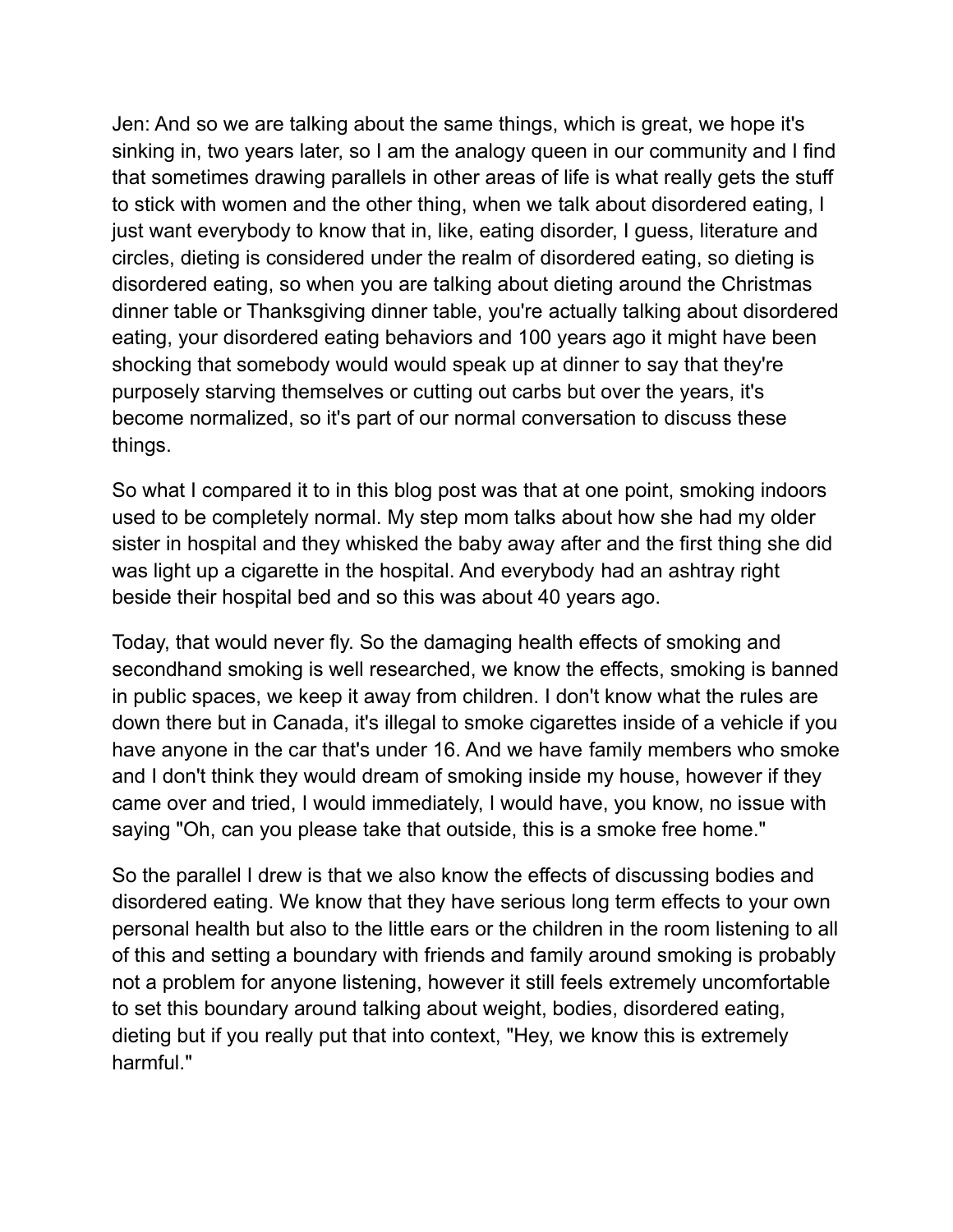And if you're having trouble setting the boundary for yourself, just really think, like, now is the time that you need to step up for your kids and say "Hey, no this is not OK to discuss around our kids. If you want to talk to me about this later, that's fine but you know, there's little ears in the room."

Annie: And oftentimes, you know, the difference here is that unlike smoking, many people aren't aware just yet of the harmful consequences of this type of talk and how contagious it is and how detrimental it can be to the eyes and ears that are watching and listening and I think if people knew, which is part of our mission, right, to draw attention to the negative consequences of dieting and body shaming and weight talk, if people knew like they know the harmful effects of smoking, you know, maybe they would be changing the conversation.

Lauren: Yeah.

Jen: Absolutely, so it's sort of like, in the "olden days" they talk about how the big tobacco companies went to great lengths to hide the negative, they knew what the negative effects of smoking were and they went to great lengths to try and sort of cover that up and they were lobbying government et cetera, et cetera, they would have doctors as their spokespeople saying smoking was safe and that, basically, is happening today with diet companies. You have, you know, huge diet companies, they have crazy popular spokeswomen or spokespeople, I should say, fronting their brand but the research hasn't caught up with the public yet.

It's not common knowledge yet so, but we know, it is well researched, we have decades and decades of research about how harmful dieting is, how harmful body shaming is especially for children. Like, body based teasing is one of the biggest contributors to future disordered eating/eating disorders.

So the other thing is that I think I feel like awareness around mental health is just coming to the forefront, I guess, where in years gone past we haven't talked about mental health as much. The focus really has been on physical health. And now we're starting to see more talk of mental health and taking care of our mental health and what that means for people but I don't think talking about mental health is as widely accepted yet either, so it's quite a big conversation.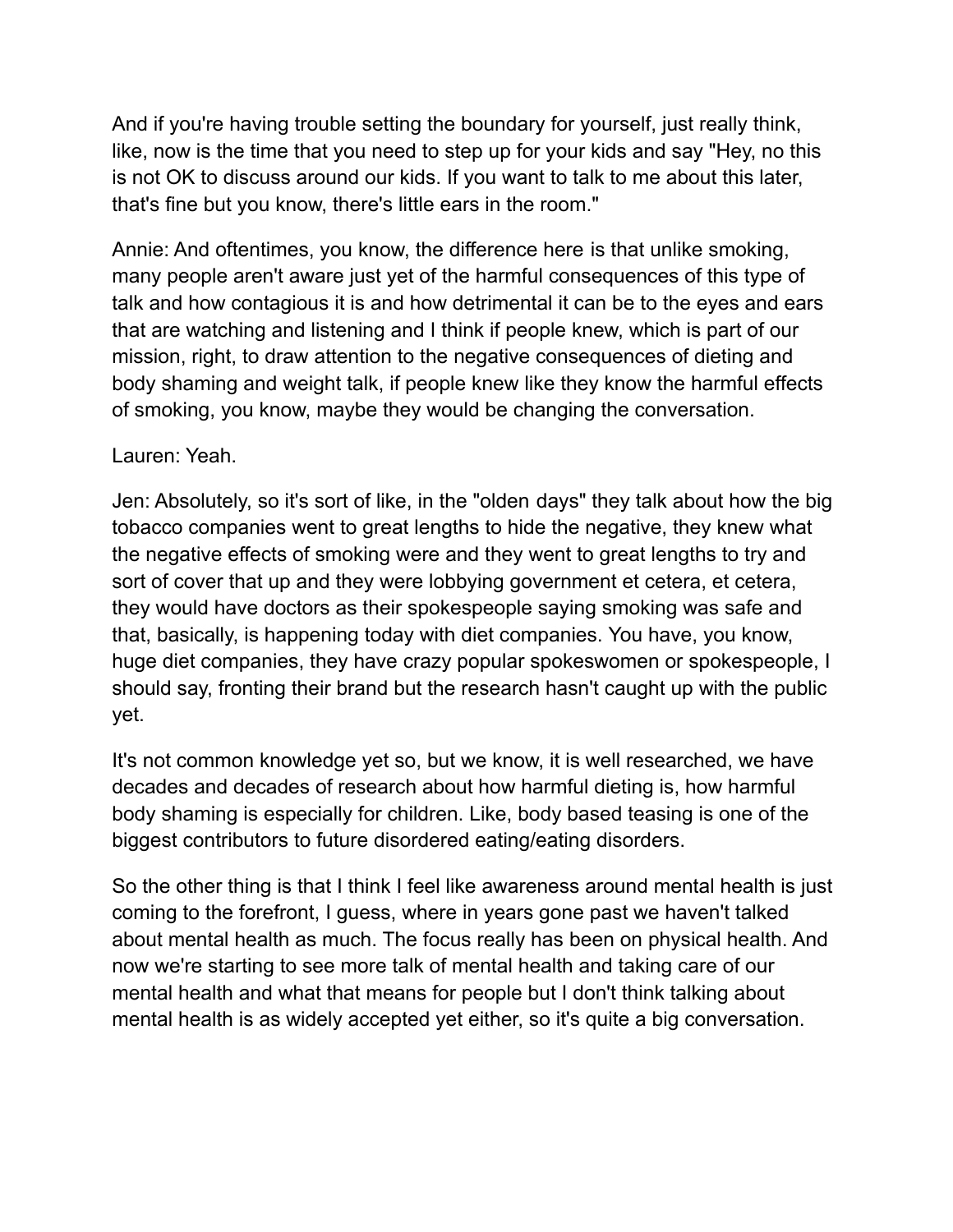This podcast, what we wanted to cover and talk about in just sort of bring to people's consciousness is it's OK to set boundaries in your home around what you expose your children to.

Annie: Right, because it's, you know, essentially in that blog post, which we can link in the show notes, along with all the research or just a handful of the research that we've looked at and essentially, you know, kind of compares it to being trapped in a smoky room, you know.

## Jen: Right.

Annie: When, you know, when you are filling your home over the holidays or your environment with that sort of talk, I mean, it's, the parallel is there, right? And it's not it's not one time that's going to make or break but it's that constant exposure, the fact that they don't have a place to process this, that they can't escape, that they don't have an alternative, that there's no discussion about, you know, the consequences and why you would do this or that, like that's really what we want to begin to bring to light, right?

Jen: Yeah and children are listening, like they want to listen, right? I catch my oldest son, he's 9, I see him all the time, I can just see him, he's paying attention to what the adults are talking about, he wants to know, he's interested, he's learning how to be an adult, right?

And so this is something that we pretty much hand down to our children as acceptable and OK. So what we see today and we see this a lot in our Facebook group and just on social media in general, you hear a lot of women talking about, or sharing stories of somebody commenting about their body and how offended they are, whether somebody asks them if they're expecting or if they've lost weight or what diet they're on and women are saying, "Hey!" You know, they're starting to notice, people comment on our bodies all the time but this is learned behavior, right, this isn't some evil person, you know, or mean-spirited person popping out and just body shaming. It's learned behavior. We make it acceptable at an early age so anybody who's making those comments today probably grew up in an environment where it was absolutely OK and I think we're still in that environment.

If you are checking out at the grocery store and it's full of trashy magazines around you, you'll see that, we have, it's open season on women's bodies and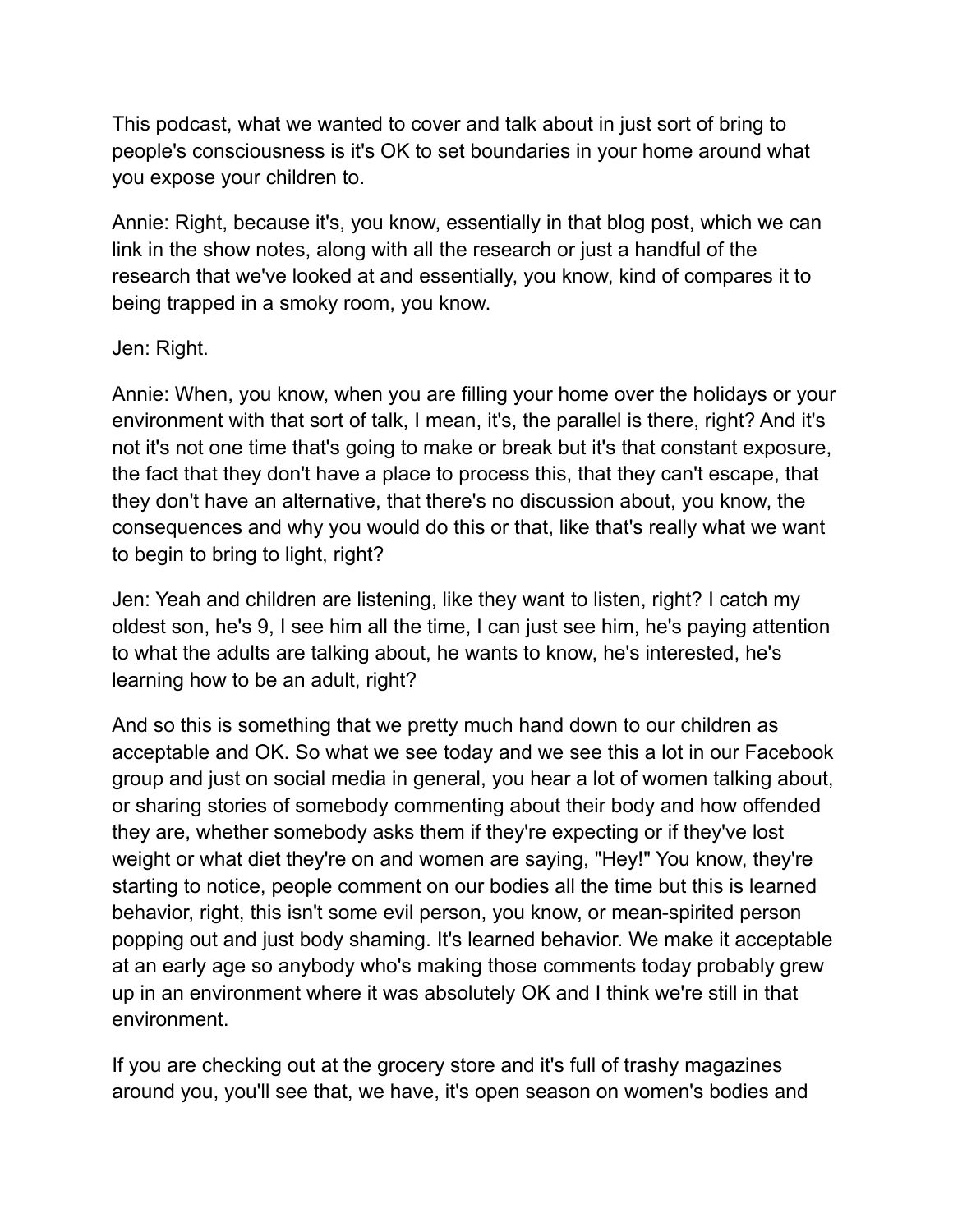men's to a degree. You might have a National Enquirer there talking about whose, which celebrities have "let themselves go", what weight this celebrity is, what weight that celebrity is, who has "gotten their body back after baby", you know, the quickest.

It is open season and that's the kind of stuff that goes on around us that might not even be, you know, in our consciousness, right, so if you start paying attention, you'll see it's not just happening around the dinner table at Christmas, it's happening everywhere and at some point you need to step up and say "Hey this is not OK" and you need to go to your children and say "This is not OK. This is not what our family values and just because, you know, Uncle Ted, you know, talks about women's bodies that way, it is absolutely not OK" and you need to set that boundary with Uncle Ted or whoever your uncle is or Aunt, and let them know that's not OK and if that has to happen in front of your kids, all the better.

Annie: I just want to circle back, just in case people aren't familiar with some of the statistics out there that I feel like we share frequently but you can never hear these enough, in my opinion but I think as you said the research is out there, it's our kids are listening and some of the statistics about it are just shocking, I mean as it pertains to adult women, approximately half of women engage in disordered eating and risky dieting practices, including one 3rd of women report purging.

## Jen: Right.

Annie: 75 percent of women report that their weight interferes with their happiness, which, I've been there, that's been me at various points in my life. A study of 5 year old girls, a significant proportion of girls associate diet with food restriction and weight loss and thinness, like, how do they know this? Where are they learning this?

# Jen: Right. Absolutely.

Annie: 37 percent of girls in grade 9 and 40 percent in grade 10 perceive themselves as too fat, again, where are they learning this? Why do they think that? More than half of the girls and a third of the boys engage in unhealthy weight control behaviors, for example, fasting, vomiting, laxatives skipping meals or smoking to control their appetite. Again, like, they're listening, they're watching, they're observing.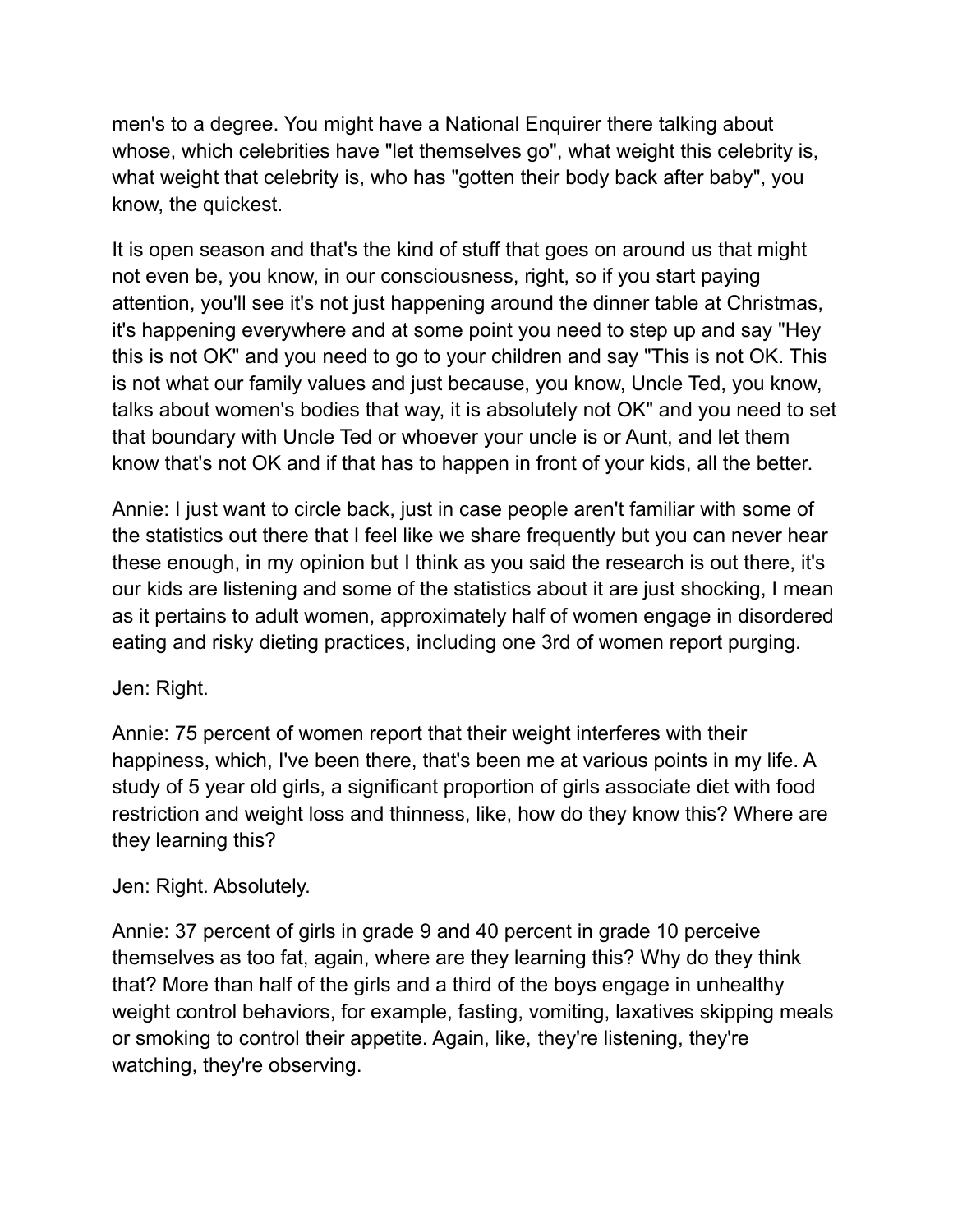Jen: Absolutely.

Lauren: Mhmm.

Jen: And by the time a girl is 17 to 18 years old, that stat is up to 80 percent, so 80 percent of 17 and 18 year old girls believe they need to lose weight, like these aren't like, you know, these aren't like, outliers. This is the majority of our population and again, this is all learned behavior.

Annie: Righ. And it's, you know, we have a little bit of control over here and that's why we're in the business that we're in because it's not just enough for the three of us to parent our kids, like we need everyone on board to really make a really big impact.

Jen: Absolutely.

Annie: So that's the part of our mission, to like, create this big wave, this ripple effect, like everyone's on board and everyone's promoting healthy balance lifestyles without all this other unnecessary, unhealthy behavior.

Jen: Totally, I look at my local supermarket and the changes that they've made to have a healthier physical environment for my children so when I take them shopping there are, they're called, like "junk food free aisles" so that you don't have to deal with, like, your kid seeing the treats and wanting, you know, asking for treats so you can choose to go down those check outs instead of the ones that are lined with candy and also, in my local supermarket, they have a basket of fruits and vegetables for kids to just take for free to eat while you're shopping and so I think "Wow, look at these changes they've made for our children's physical health, right, taking away the less nutritious food and offering more nutritious food. So now let's take it a step further and how can they support my child's mental health?"

So it's one thing to have an aisle that's free of junk food, but now I have to take my kids down this aisle that is instead stocked with magazines full of body shaming and my kids can read now and so I'm going, which is worse? You've taken away the junk food, you've replaced it with this basically, junk for your brain.

Annie: Right.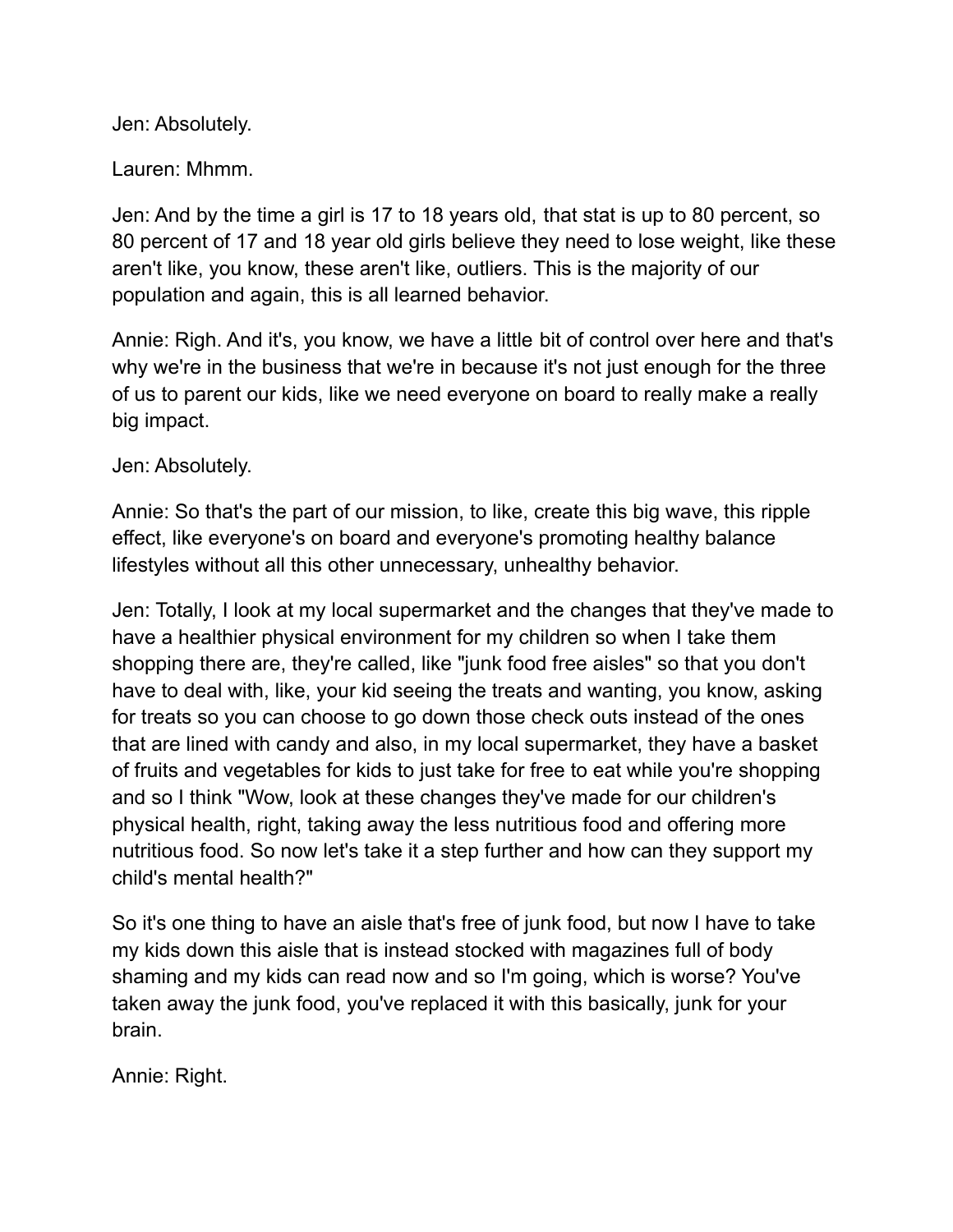#### Jen: Essentially, yes.

Annie: But, you know, as we said, I remember when you wrote this blog post and you and I had this conversation and I think we came across the saying "Prepare your kids for the road, not the road for your kids" because this is unfortunately part of our culture, you're going to be outside of your bubble, especially in the holiday season or you know, even as summer approaches, you know and more skin is shown and you're at barbecues or you know, year round, it happens, you're going to be outside of your little bubble, inside of our community it's like, this stuff doesn't happen, right?

Lauren: Right.

Jen: Right.

Annie: But when we leave our homes it's like, or we go to the grocery store, it's like "Oh my gosh, it really is everywhere." It's going to happen. So what do you do when it happens? You set a boundary. You can set a boundary and as you said, it can be so uncomfortable to think about setting a boundary for yourself and speaking up for yourself, but if you put it in terms of like, "I'm standing up for my kid" then it's like-

Jen: Totally.

Annie: As a mother it's like, "Oh", it becomes so much easier, right?

Jen: Yes, then it's like "Roar!"

Annie: Mama Bear, right? Mama lion.

Jen: Exactly.

Annie: Yeah, so, you know, setting boundaries, let's talk about how to do that because it can be uncomfortable. It can be scary but I think you, in that blog post again, you gave a couple very concise, clear, non-confrontive, kind-hearted responses and I think you could just put these in your back pocket, you can put your own twist on them. The first one is "Hey, I understand that you're struggling with your eating behaviors right now, can we save this conversation for when little ears aren't around?" and I think that's perfect, you know, so I picture myself at the buffet table, you know, and my Aunt Jan's putting stuff on her plate saying "I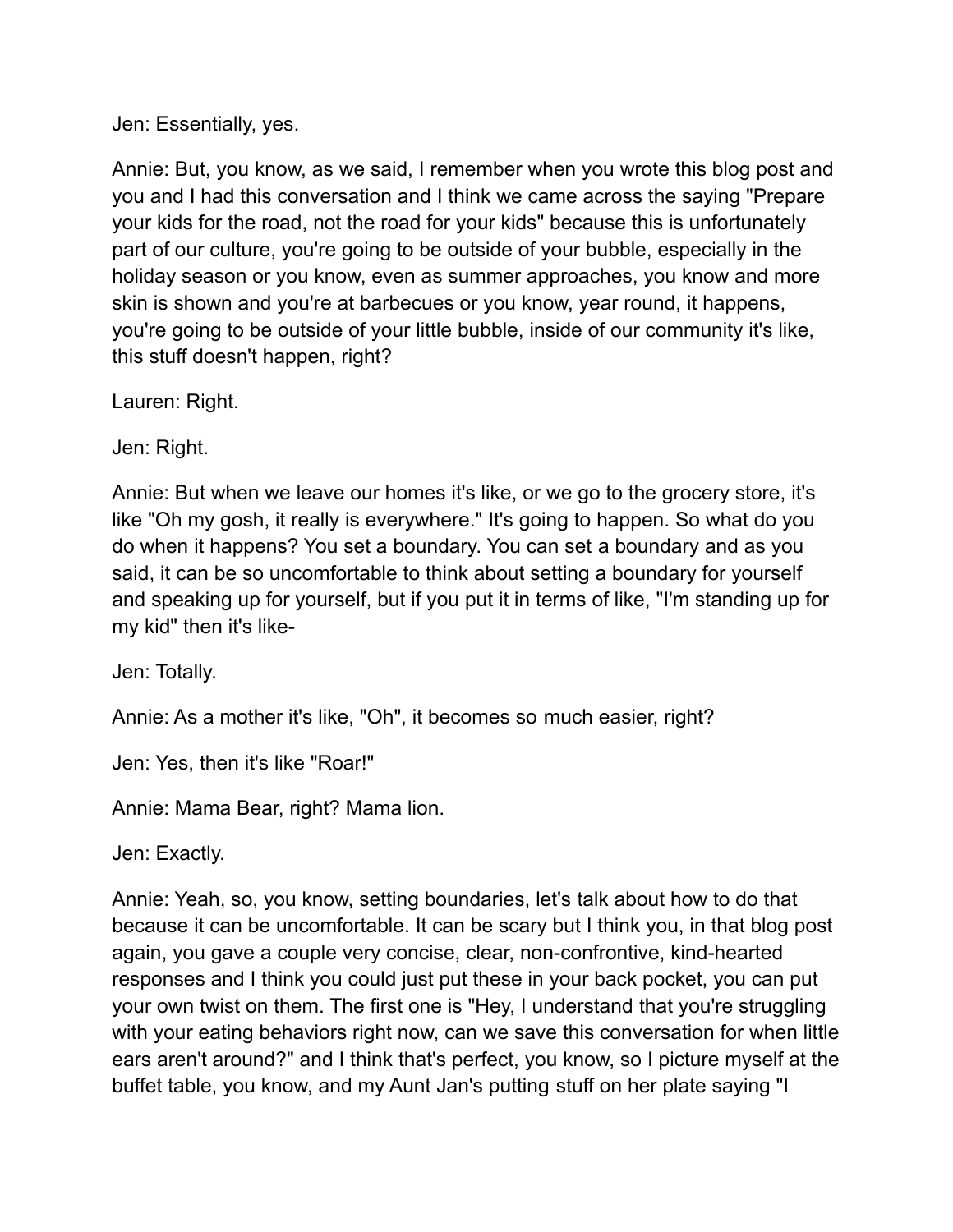shouldn't have this many carbs and I'm just so excited to eat this and I'll just have to work it off afterwards and it's going to go straight to my butt" and you know, like that sort of talk.

Jen: Yeah, total disordered talk.

Annie: Right.

Jen: Totally normalized in our culture.

Annie: Oh yeah, like, I mean, 4 years ago I probably would have been like "Ahahaha!"

Jen: Right.

Annie: Now I'm like "Oh no, no, no, no, no, no!"

Jen: Yes.

Annie: "Could we save that conversation for when little ears aren't around" and it's, the three of us have had this conversation so many times, we feel very comfortable being like "Yeah, I'd be happy to talk with you about how to balance your meals, more sustainable practices for your health and wellness and how that talk isn't really serving you, like we could talk that all day." Some of our listeners might not be willing or interested in having that conversation, that's totally cool too, but I think that just acknowledging little ears are listening and we're just going to zip it, right now, right?

Jen: Yeah, like if somebody, I mean, I know we all probably swear a little bit but if somebody like came roaring into the kitchen and was just like dropping F bombs every second word and your kids are sitting there you might be like, " Hey, there's little ears here, maybe we could cut that back" Except Annie's giggling, because she's like, "No."

Annie: Yeah, yeah.

Jen: Don't tell me how to talk.

Lauren: Well, Jen, I think the second hand smoke analogy was so, so good because I'd like to coin the term now "secondhand dieting" because like, that's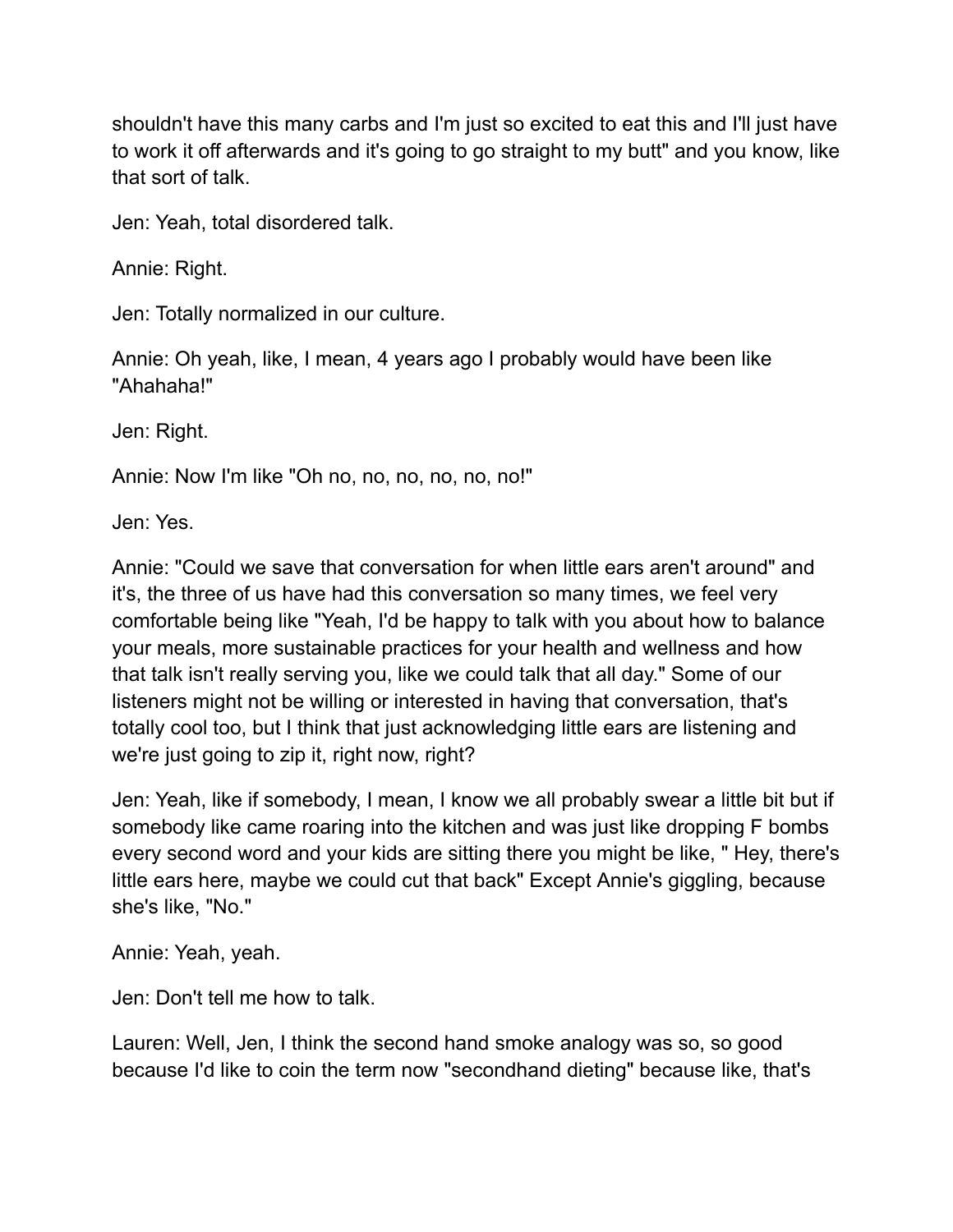basically what it is and if you've listened to the podcast you'll know I started dieting when I was 12.

Jen: Right.

Lauren: And it's because secondhand dieting was constant. It was a constant topic of conversation in my family, especially on one side compared to the other, but it was it was constant and I would never, you know, blame my family for any of that, everyone's, as we know, we're doing our best, no one's doing it on purpose, but it's how, it's how, like, my grandma's generation and my mom's generation was raised.

Jen: Absolutely.

Lauren: And they didn't know any better, just like before we don't know any better about smoking.

Jen: Right.

Lauren: And so when I think back to that, like, I would sing the Jenny Craig song like-

Jen: Oh my goodness.

Lauren: Like I knew the Jenny Craig song, right?

Jen: Let's hear it, Lauren.

Lauren: 1-800-Jenny-20. That's all I remember but like I would sing it and I just cringe now thinking about all the stuff I listened to and that's kind of what I draw from, if I ever have to set that boundary for my kids, like my daughter just turned 5 so I'm at the point now where it's going to, I'm going to have to be more intentional and more careful about it moving forward and if you've listened to the podcast you'll know last year we already had like our 1st incident with that at preschool, talking about, you know, good food versus bad food and I had to start that there earlier than I even thought I would, but at this point going forward, it just gets, you have to be more and more intentional about it.

Jen: And it's everywhere so as Annie had mentioned before, like you can't, you can, media literacy is one of the most powerful tools in this sort of disordered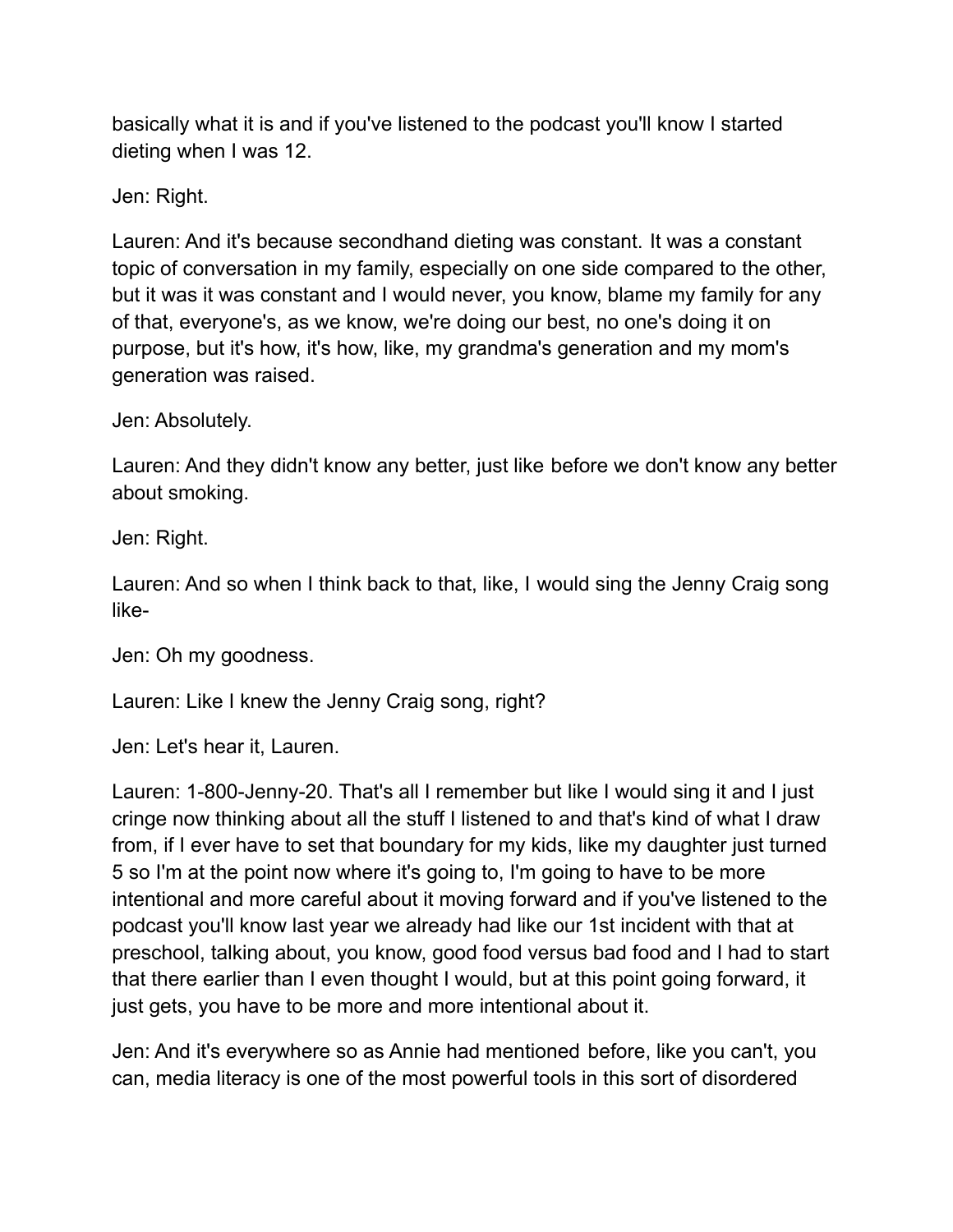eating/negative body image crisis we are in with our children and I can't always be there to filter for my kids but I can teach them how to filter, right?

## Lauren: Right.

Jen: And so one thing I noticed, we haven't had cable for years and last Christmas we were up at the ski hill here where we live and we were staying there over the Christmas period, staying at a hotel and we would watch T.V. in the evenings and I was shocked at how many diet commercials came on what we're watching T.V. and I probably wouldn't even have noticed this 5 years ago because it was just part of my life, it's part of everybody's lives, where now I'm so conscious of it and suddenly I'm going like "We are muting the T.V. during commercials because this is ridiculous."

Every single commercial break there was a Weight Watchers ad and just horrible toxic messaging. I remember just. in particular. one woman saying "I can eat whatever I want and still lose weight" and I was like, "Oh! My kids are taking this BS in." Like, so then we started muting it during commercials because I just, I just do not, and I'm like, you know how kids are, they just, like, stare at a T.V. and they're just zoned out, whether it's the TV show or the commercial and I was just like, this is not something I want them hearing over and over and over every commercial break, it's like, they're like hypnotized by it, being brainwashed.

Annie: And I think that goes back to, you know, just that awareness that you said before, Jen. Sometimes you don't know how well prevalent it is until you start listening and you just, like that might just be your first step, you don't have to take any action, maybe you don't set a boundary this holiday season, maybe-

Jen: Right.

Annie: where you're at is you're just starting to pay attention and you create awareness and you know, you know how, like, when you're pregnant or maybe you're trying to get pregnant and all you see is pregnant women?

Jen: Right.

Lauren: Yeah.

Annie: Like, that's what this is.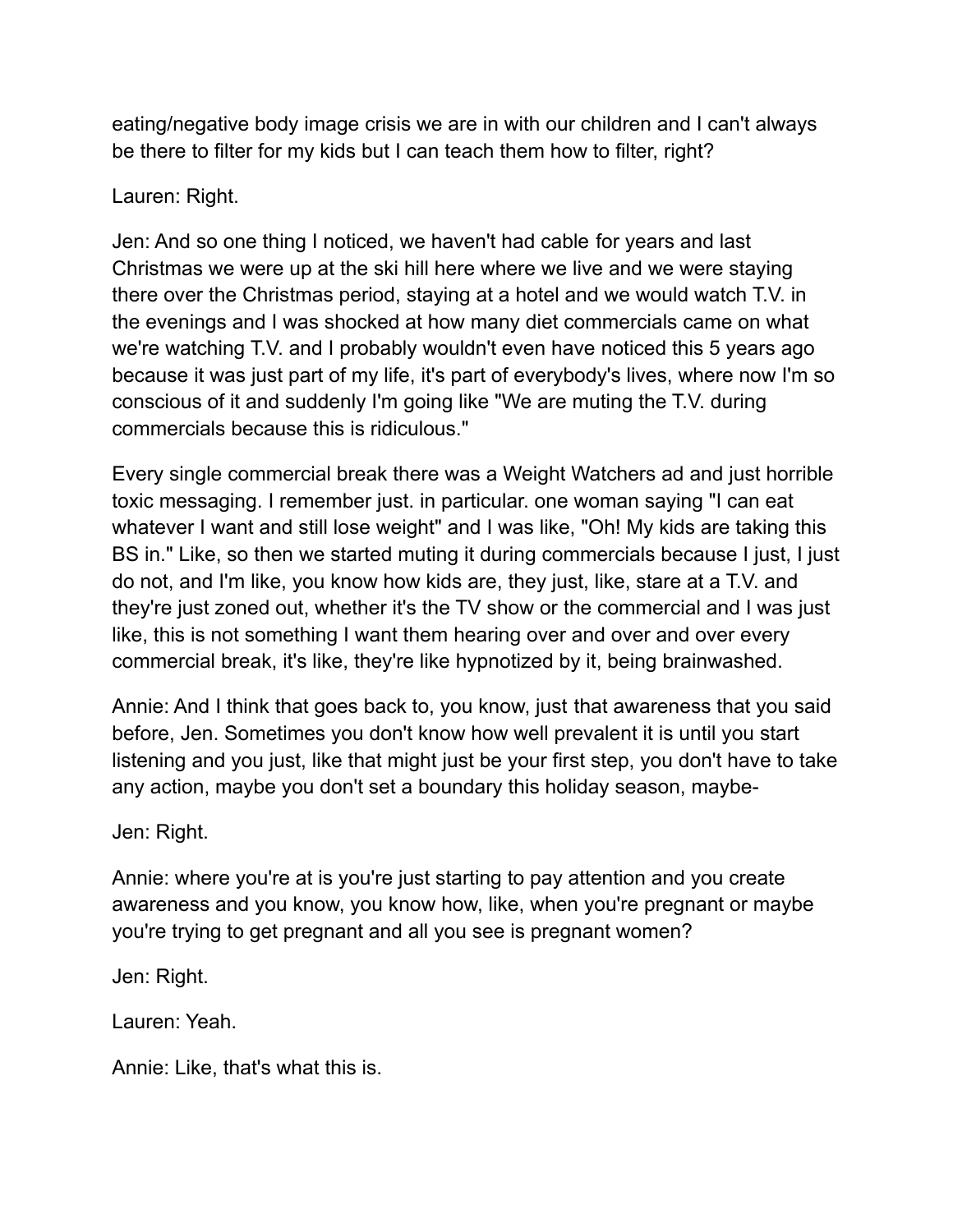Jen: Yeah it is.

Annie: The power of suggestion. Once you see it, it's everywhere. I mean, I swear, I tell people, like, "What do you do for a living?" "Oh, I'm a personal trainer" and it's like, all of a sudden they go to confession.

## Jen: Right.

Annie: It's like, "Oh my gosh, I haven't been to a gym in years, and I ate, oh my gosh, I need to get back and I need to do" and I'm like "It's OK, I'm not, like, you don't have to repent your sins to me."

## Jen: Right, right.

Annie: And it's just, yeah, like it's the magazine titles, it's the conversations with your hairdresser when you're getting your haircut, you know, the woman that's evaluating your food at the grocery checkout line, like "Oh is this a good food? I heard this was healthy for you." You know, it's like, it's just everywhere.

Jen: You can't, you have to be really, you have to be, and that's why it's so important to hand those tools off to your kids to be critical thinkers about it, right, so my son when we were on this holiday, we're talking about at the start of the show, we were watching, again T.V. in the hotel room and this, we're in San Diego, California and one thing I've noticed from previous trips to California is weight loss advertising is cranked up there compared to where I live in Canada, which might just be the culture of California, so it's like, it's on the radio, everywhere and I just found it, like, "Whoa! it's definitely not as prevalent where I live" so the commercial that came on was like a freeze the fat thing, like, it's like a, I don't know if it's like a liposuction procedure or whatever, it's just a commercial and it came on and I was like "Here we go!" and my son was like, "This is ridiculous. It doesn't even work." I was like-

# Annie: Nice.

Jen: Yeah! So you can, right, you can teach them and I try and just say to my kids like, you know, we obviously don't shame people who are dieting or whatever, you have to be careful of that too, as well, but I just say, like, "You know that stuff doesn't work and there's a lot of companies out there who will take advantage of people who are struggling and with how they feel about themselves but you know this stuff does not work and there's a lot of fake things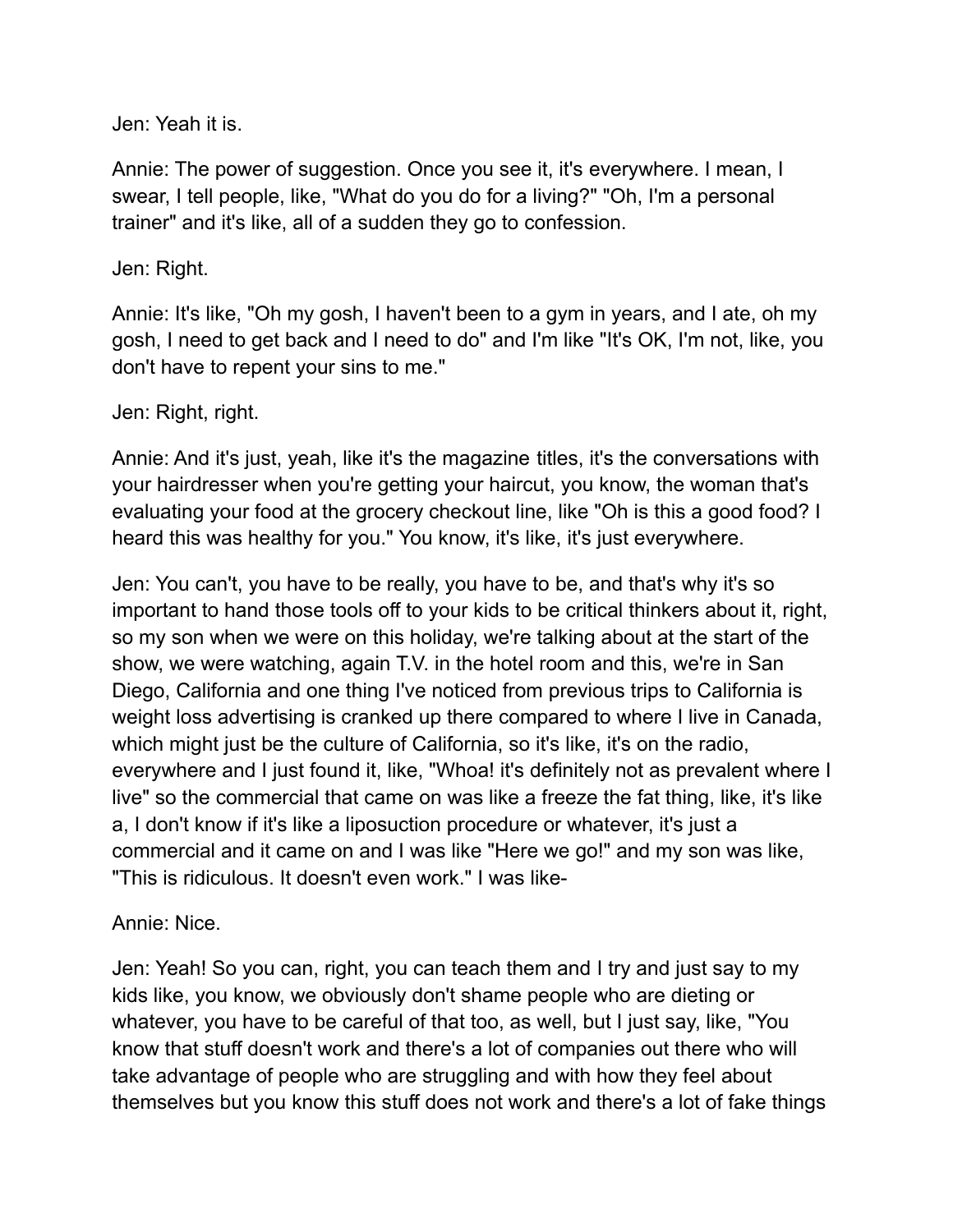that go on behind the scenes that trick you into believing it works but it doesn't." So, yeah.

Annie: Well and to add to that, just as there are people in my life that I love dearly and I look up to in many ways, they also smoke.

Jen: Right, absolutely.

Annie: There's a lot of great people that are also stuck in diet culture and body shame and weight talk and that doesn't mean that they're bad humans or they are terrible, you know, like I love them just as much and they don't need shaming.

Jen: No.

Annie: You know, my mom smoked for years and I hated that element of her but I loved her, I hated that behavior, I should say, but I love her dearly.

Jen: Well, you know, if you go back to our stages of change podcast where people are with smoking is OK, the awareness is there, it's not good for you, the tough part with smoking is that it's an addiction, right, so they are constantly and I mean, I think pretty much all smokers are in the cycle of change, most smokers are probably thinking of quitting all the freaking time, it's just so difficult. Where, when it comes to dieting and disordered eating, there's not an addiction there but if you've listened to previous podcasts about the diet cycle, it almost mimics one where you just can't stop trying to diet, like, you just keep going back to it, you get stuck in that cycle but most dieters are not even, the awareness isn't even there that this is something that is unhealthy for them and that they could even stop doing it.

It's just part of their everyday life, like, that's what we do, we diet or we don't diet, we're on the wagon or we're off the wagon and that's what their whole life is, right? So when you are setting this boundary with people, just keep that in mind, like, this could be brand new information to them, it likely is, that this is, that your family doesn't diet, your family doesn't body shame, your family doesn't sit around talking about your own weight or other people's weight and it's harmful. It's harmful to you and it's harmful to children to hear ,that will be brand new information. So if you decide to set that boundary, go gentle, as Annie said, you don't have to set that boundary, that is an option, I would personally talk, if I was in a situation where I felt very uncomfortable setting that boundary, I would make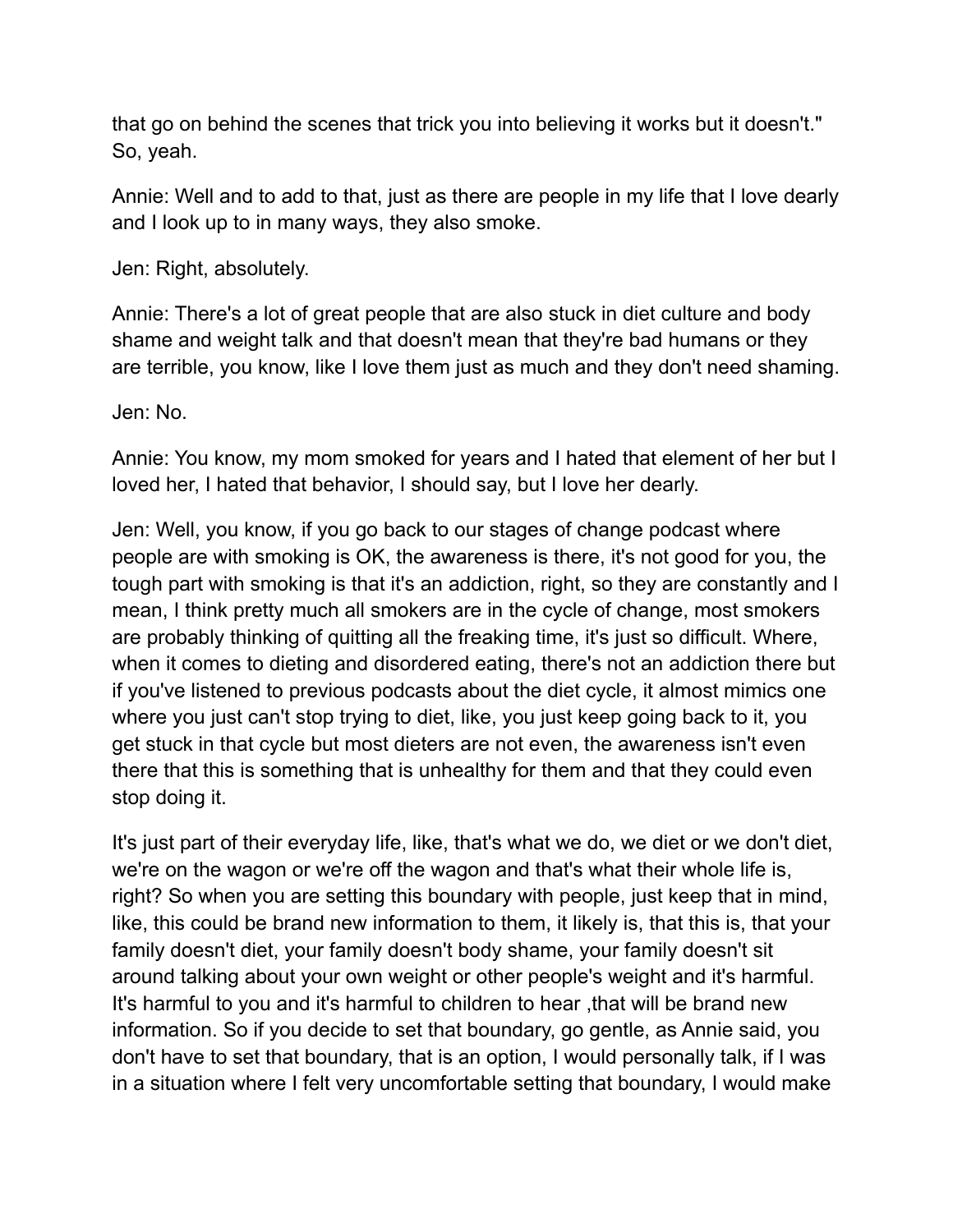sure to speak about, I would speak to my children about it later "Hey, you know, when Grandpa was saying this or that, like, just so you know ,that's not what we believe in, that wasn't accurate."

Annie: You're jumping ahead a bit.

Jen: Oh, I'm sorry.

Annie: You just got so excited. No, I think that's a great segue, just to circle back to setting boundaries, you know, like comments, if you need some actual statements, I always have a hard time putting words on my emotions and my feelings, so I like to have these one liners to put my back pocket that I can practice saying and it can be, you know, like I said before, "Can we save this conversation for when the kids aren't around? My child can eat what he or she wants, eyes on your own plate, please. Can we change the subject? Simple as that and then as far as comments made to you about your own body or about someone else, whether they're in the room or not, I mean, one of my personal training clients talks about how her father always comments about women in the media and their bodies.

Jen: Right.

Annie: Like it doesn't matter because somehow they are immune because they can't hear us and they're celebrities and like they don't count.

Jen: Right.

Annie: But it's still worth addressing in my opinion but the first step is decide if you want to have that conversation or not. And sometimes you may not want to, it might be the wrong time, the wrong person, you don't have the energy and in fact, Lauren and I remember you talking about a family member that you were just like, "This just isn't a conversation I'm willing to have with her at this point in my life, in her life," do you remember that?

Lauren: Yeah, there's a lot of my family members actually that I do not really speak about nutrition or whatever unless I'm asked and so as far as I go, it's like a boundary unless I'm asked about it.

Annie: Right. You know, and then the second option, I think, too is, if someone makes a comment to you, I think Jen, you gave this suggestion a couple times to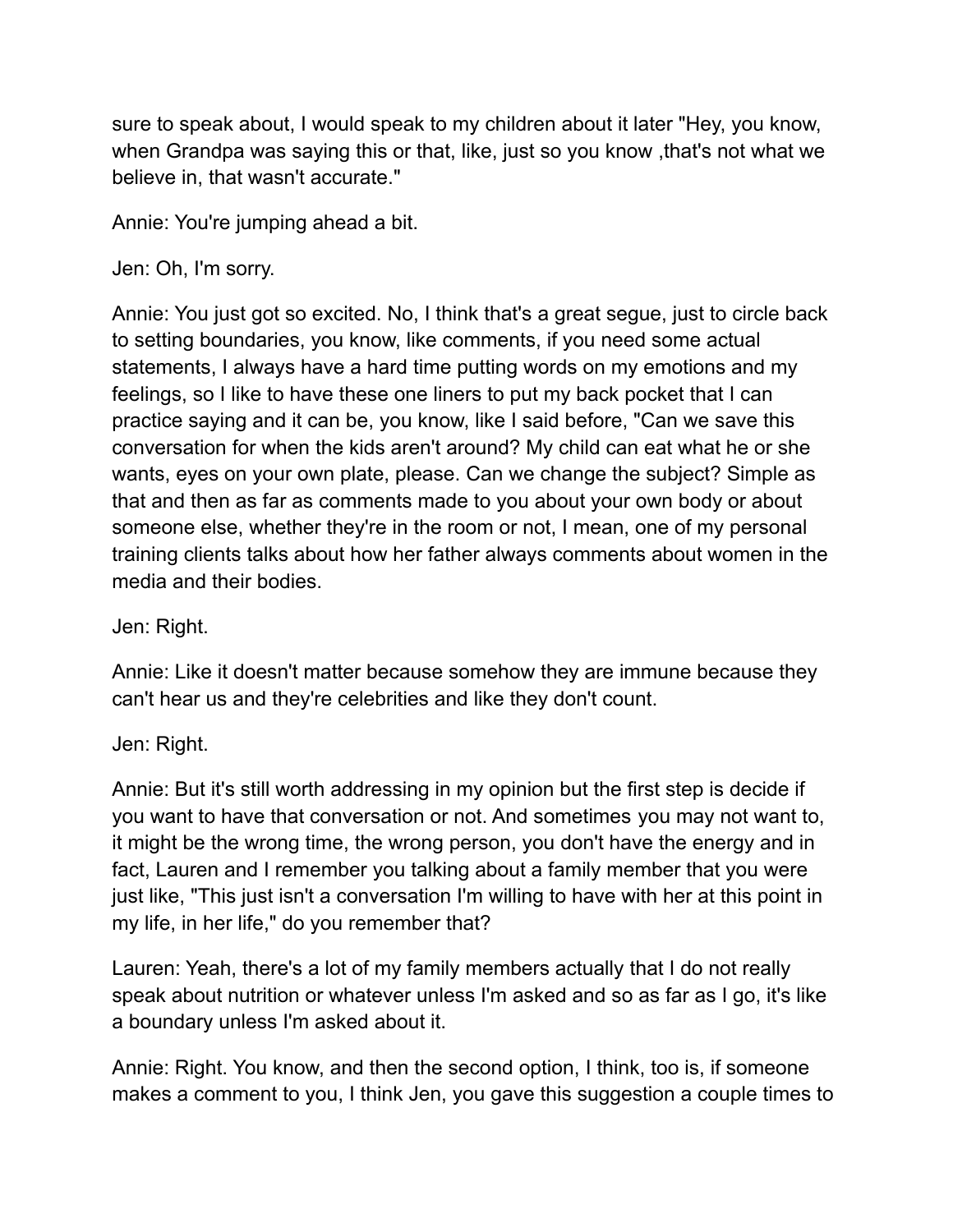be curious and just simply say, "Why do you ask that? Why do you say that? Can you tell me more? That's interesting" and just see where they're coming from and see where that goes because so often, you know, someone makes a comment to me and again, years ago, you know, 4 years ago Annie would have been like "Ugh!" and I would have been offended and embarrassed and ashamed and angry and infuriated but so often, like, that's not usually how conversations, like, end well.

Jen: Yeah, or "Why does, you know, why does that matter to you? Why is this relevant? How does that affect your life?"

Annie: Yes, am I reacting this strongly because I'm worried that there's some truth in what they're saying, is this about my own body shame and my own negative weight talk and all that, you know, is this the baggage I'm carrying or is this theirs? And now I'm clearly, like, they make a comment about a body or my body and it's like "What Susie says about Sally says more about Sally than Susie", like they're separate, like that's on them and yeah, that has nothing to do with me.

But decide if you want to have the conversation, then be curious, you know, I think that's a great way to, if you're not super confrontational, if you don't want to be confrontational, like, "Why do you say that? Like, that's interesting, why do you ask that?" and then find your voice. You know, Jen, I think we've talked about, like, you tend to be a little bit more like, "No, I don't want to do that, like, we're not going to talk about that, let's change the subject" where I would be like, "Hey, look, squirrel! How about the Cubs?" like, you know, like something like just totally redirect or you could be super sincere and honest and say "I'm sure you're coming from a place of love and you care but your comments are hurtful, your comments are alarming, they're concerned, fill in the blank."

Jen: Or "I'm really uncomfortable discussing my body or other women's bodies in a setting like this or period."

Annie: And you know what? It might get awkward.

Jen: Yeah that's the the thing but-

Annie: It might get a little like-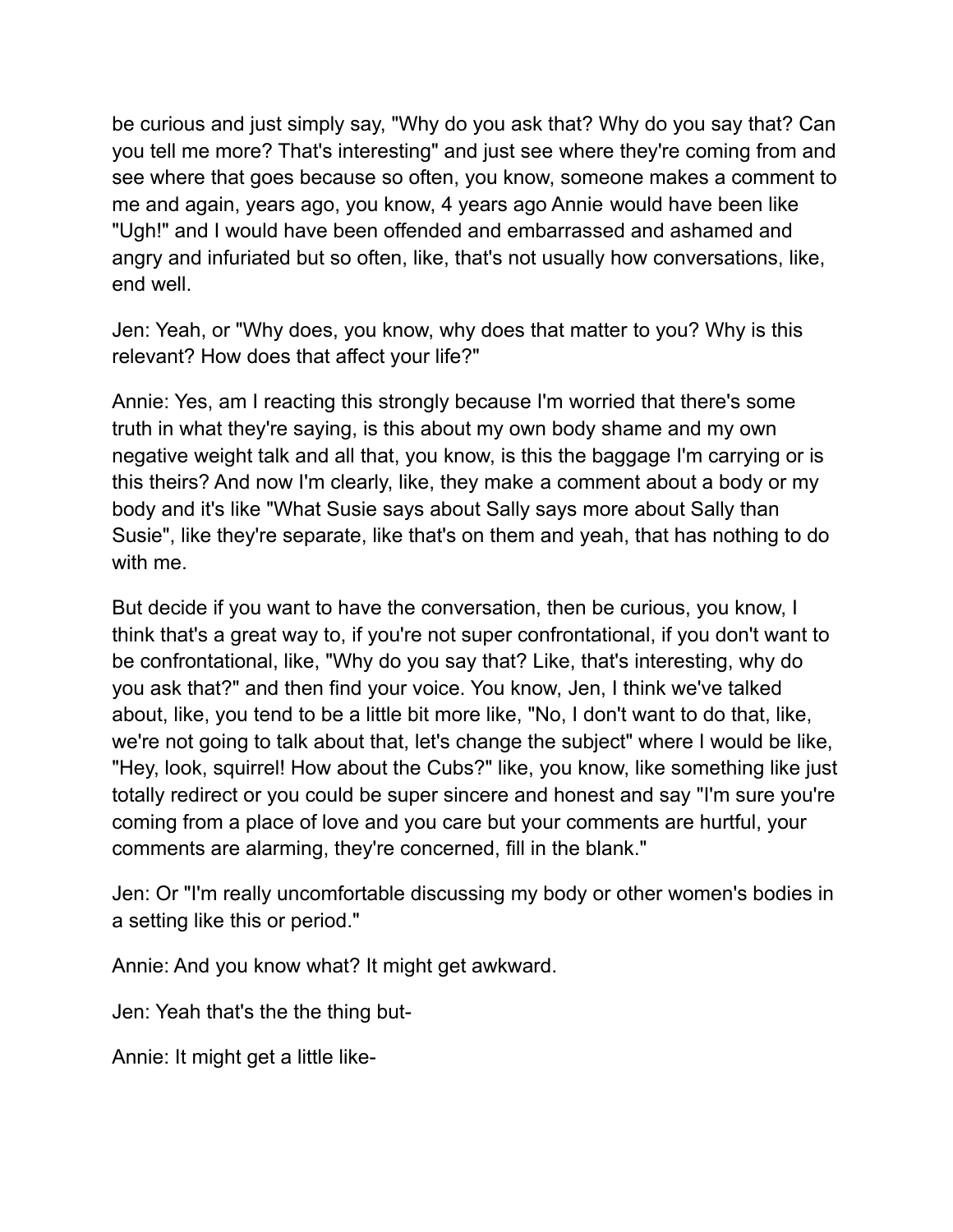Jen: But change is uncomfortable, right? So, you know, we talk all the time on this podcast about needing a cultural shift or we hear it all the time on social media, society needs to change. Well, guess what? We are society and change is uncomfortable so this is going to be uncomfortable but it doesn't have, discomfort doesn't mean mean-spirited, discomfort doesn't even necessarily mean confrontational, it just means uncomfortable and I think if women paid attention, they would actually see that there are many areas of our lives where women take on discomfort in order to not make the people around us uncomfortable and I'm at the point where I'm like, "Why? Why do I have to take on that discomfort all the time?"

Annie: Yeah. And as we've said numerous times already on this episode, if you can't find the courage to do that for yourself, maybe you can find the courage to do it for your kids.

Jen: Absolutely.

Lauren: Yeah.

Annie: And if you're not there yet, if you're just like creating awareness and like, kind of getting your feet under you and kind of deciding what, like, where, how you feel about your body, where you stand, like, that's really cool too, like this wasn't an overnight process for the three of us. It's not like we just jumped from 0 to 100 and now we're, like, "Chop chop! Like, no, we're not going to do that!" Like, this was like a, this is a process-

Lauren: Definitely.

Annie: Where we grew in our comfort to have these conversations.

Jen: Is there time for me to share a quick personal story about just this as a reality?

Annie: Yes.

Jen: So this is based on my own history of very disordered eating and lots of weight talk with my sisters and the effects of that. So my kids are a bit younger and I've been able to be on the ball with them from a younger age which has been great. My sister's children are older, my younger sister, my older sister's children has children as well, but I'm speaking about my younger sister's children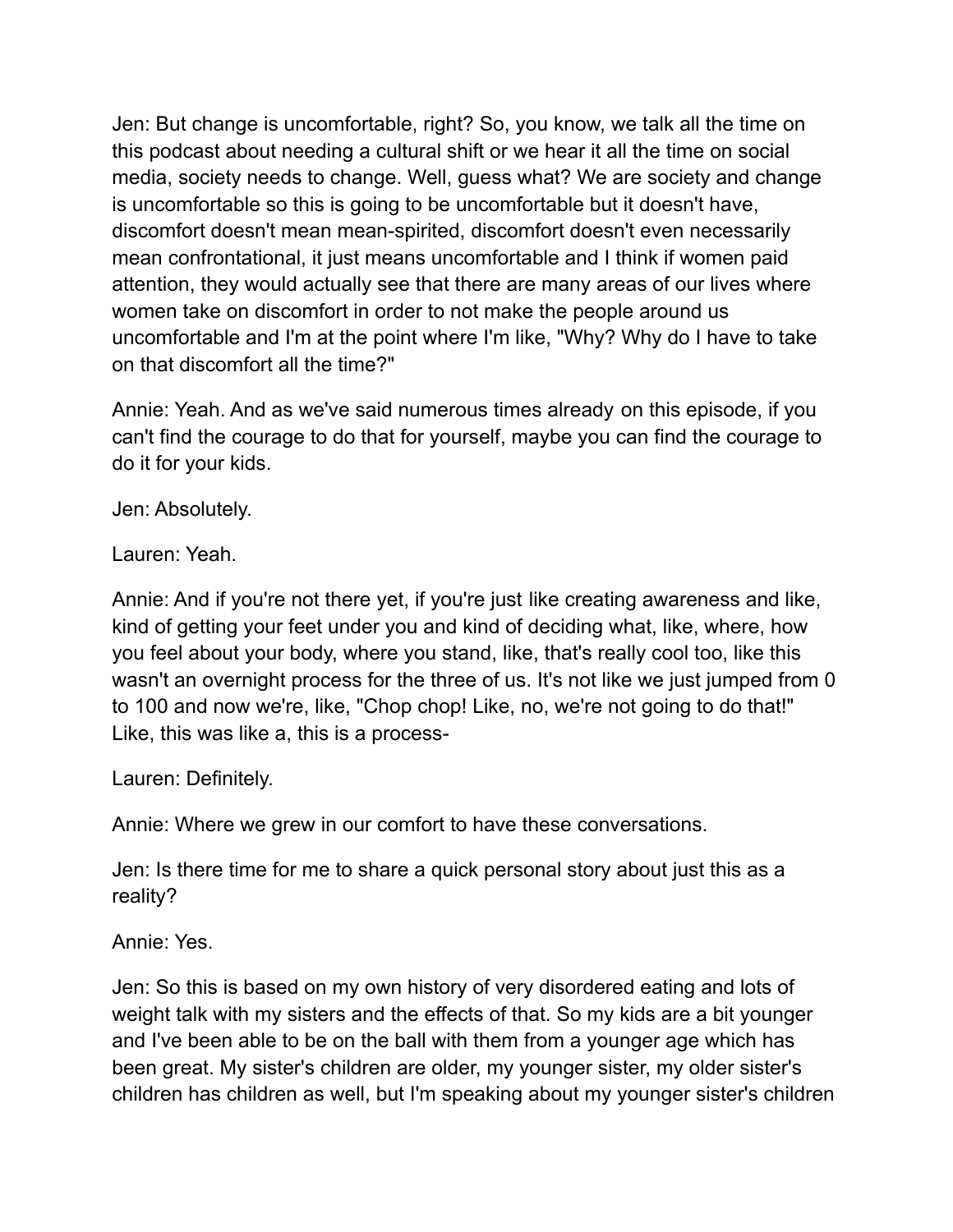and so her daughter at 9 years old, she came to me once I got to the house, she came to me and she had just sprouted up. And you know, different kids have different growth patterns but what with my nieces she kind of plumped out first and then she shot up.

So what happened when she shot up is that her jean shorts became too big on her around the waist and it happened in just a matter of a couple of months so I get there one day and she comes up to me and she's like "Auntie, look, Auntie, look!" and she was trying to show me the gap between her denim and her waist and I realized she's trying to show me and basically bragging at validation and connect with me that she has lost weight and she's 9 years old but I also was hit with this just feeling like I wanted to throw up, thinking of all the times I had shown up at their door to talk to my sister and the first thing out of my mouth was "I lost 5 pounds last week" or "I put on 5 pounds" or, and my sister's oldest daughter had just grown up with her aunt, who she loves and admirers and looks up to so much, I'm pumping my own tires here but I'm pretty sure that's how she feels about me.

## Annie: Naturally.

Jen: She has grown up with that "cool auntie" speaking like that around her so of course she's now coming to me at 9 years old and trying to connect with me over it the same way she sees her mother and me connecting and she's just trying to be part of our crew and I was devastated and so not OK with it and so had to take a hard look at myself and go, "This is not OK .This is not OK that our family talks like this and I have been a big contributor to it and I will not do this anymore."

So that was about 5 years ago now, so very happy to see it going in the other direction and what my sister says now, because now we're these empowered women fighting diet culture, she can't believe that her daughters have gotten to the age they have and not talked about dieting with her yet, where my sister remembers dieting at a way younger age than even her girls have, so there's hope, there's hope here, right, we can make a huge impact.

Annie: Absolutely and you know, I just had a little lunch talk a couple weeks ago and it was with a group of about 10 or 12 women, mostly moms and they cannot, they kept expressing concern about how to say the right thing, like, they're so worried about saying the right thing when it comes to body talk and how we talk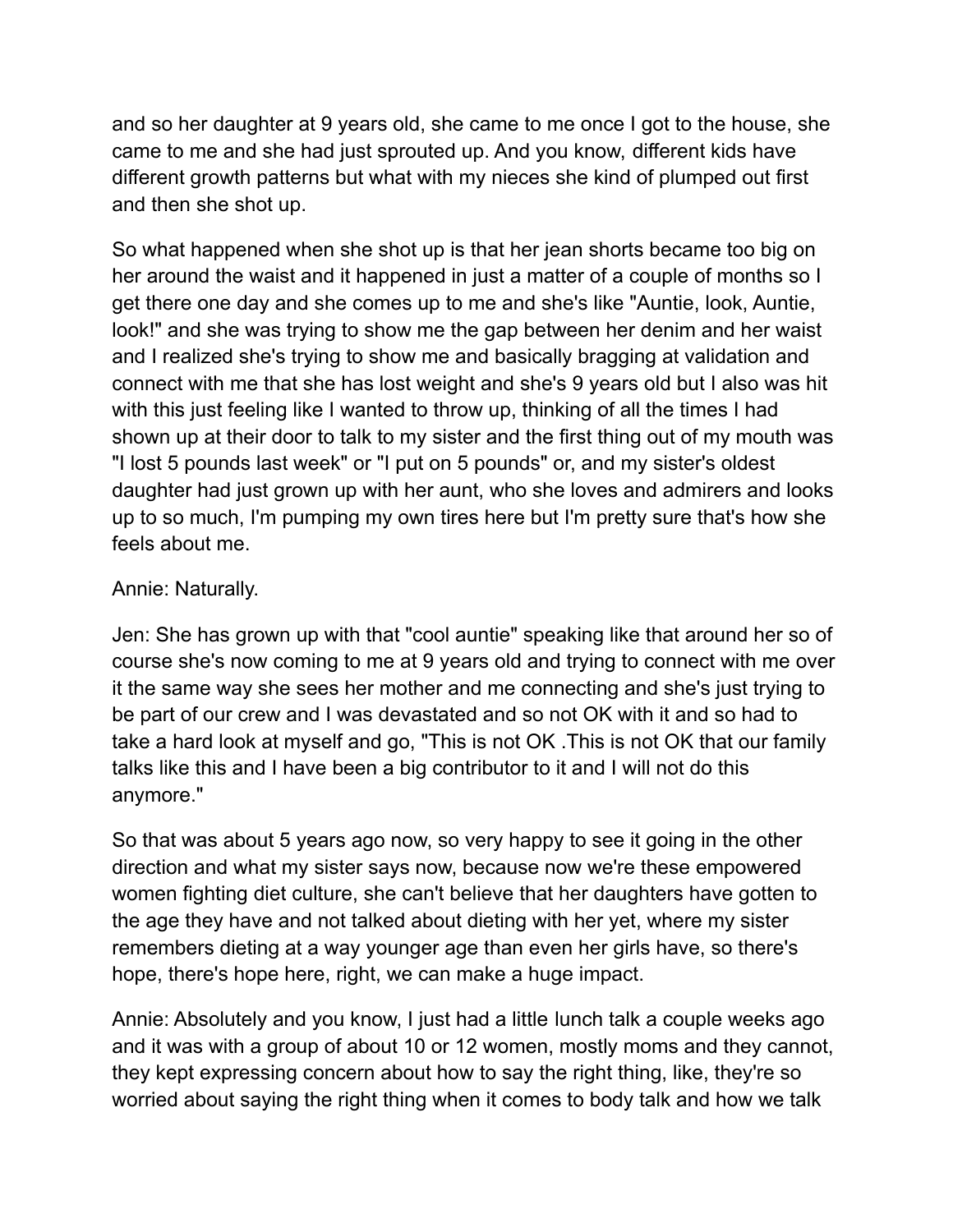about how to take care of our bodies and how to respond when they're talking about weight loss or how their body looks or they want to wear makeup or they want to wear certain types of clothes.

They're just so worried about saying the right thing that they sometimes don't say anything at all. And I think, you know, when they were asking about what to do and how to approach this, the first thing that came to mind was what Hillary McBride and her Mothers Daughters and Body Image podcast which, if you haven't, if this is a topic that concerns you, if you haven't listened to that, please listen to that, but she pretty much hammers home that perfection, in this situation isn't required, it's intention and consistency that make the most difference and so you don't have to say the right thing all the time.

It's really your intent to have the conversation behind it and just as I said, you can just be curious about when people make comments about your body you can just be curious about what your kids are saying, like, how does that feel when this happens? How do you feel about that? Did you enjoy that food? How's your body feeling? How did you feel when Aunt Jan or Uncle Ted made that comment about me or about your body or when Gramma said that about your plate? Did you think about that at all? Like, it can just be as simple as that.

Jen: The thing is if we talk about diet culture brainwashing children and us, we don't want to be on the other end, brainwashing our kids, right? Like I want to raise critical thinkers and the way to do that, I think, is to ask them these questions and ask myself these questions and maybe and you can even process it together, right? Like that is totally OK.

Annie: Yeah, but I think the key is, you know, is setting the boundaries when you're ready and when you're comfortable and then to keep having these conversations with your family members, with your community, with your kids, like, they're hard conversations, they can be uncomfortable, it can be a lot of emotional ties and baggage that come along with some of these conversations but it's worth it. It's totally worth it and I just want to kind of wrap up by just acknowledging, again, that we've kind of touched on this but there's work to be done kind of on sort of 2 levels here: at the individual level, you know, like our own selves deciding what our own biases, acknowledging those, creating awareness about our own behaviors, our own talk, you know, like, how many days, how many times a day do you talk about someone else's body or are you reading about someone else's body or are you listening to comments about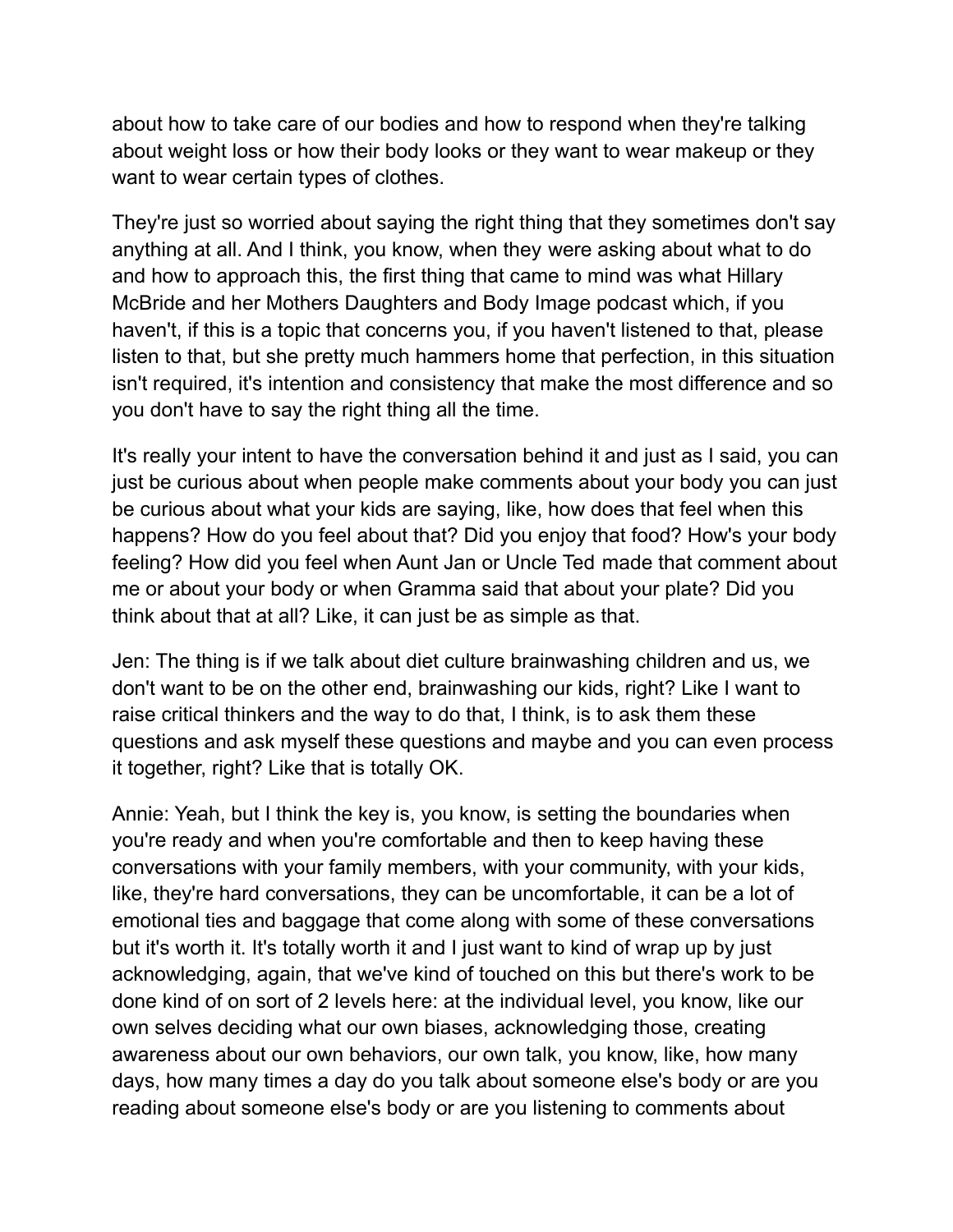someone else's body? At one point in my life that consumed me. I talked about other people's body all the time.

Jen: Right or what articles are you clicking on where, you know, there's those little like click baity ads at the bottom, "How this mom got her body back in 3 weeks" or "What this mom's abs looked like at 4 weeks postpartum" and then the picture just like cleverly hides and you're like, "I gotta click on this."

Lauren: That was me constantly reading about every single diet.

Jen: Yeah, right, where now I just, you know, I know it's all B.S. and I know the more we click on it, the more we are telling these marketers that we want to see more of it, right and they'll just keep showing us more, so I'm like "Nope" and on Facebook when I see stuff like that I report it as inappropriate.

Annie: So yeah, there's definitely work to be done on an individual level, you know, our own behaviors, our shame, our conversations that we're having and then at a community level, you know, and community can mean just in your own home, you know. That's-

Jen: Yeah, so speaking of that, I'll just share what I've been up to since my holiday is that I just completed my Free To Be Talks facilitator training and I'm going to be teaching body image workshops in my children's school and I am trained to be able to talk about this to kid boys and girls in grade 6, 7 and 8 and so that was me, that was on my vision board last year where, you know, we were doing all this work through Balance365 and I was like, "You know what? I really want to be out there in my community and I would love to start talking to children about this when they're younger."

So I just did that training and that's my way of contributing and being part of the conversation in my community and I would encourage anybody who is interested in that to to check out Free To Be Talks. It's a nonprofit organization out of Vancouver, Canada but when I was on the training there was lots of women from the States on the training as well who will be doing this in their schools but you can and that's a thing, like don't, do not, you know, we read these stats to you guys and it's shocking and you can sometimes feel powerless, like how can I even stop this? But you can and you can make a difference in your community and if all of us had that attitude, the change would come.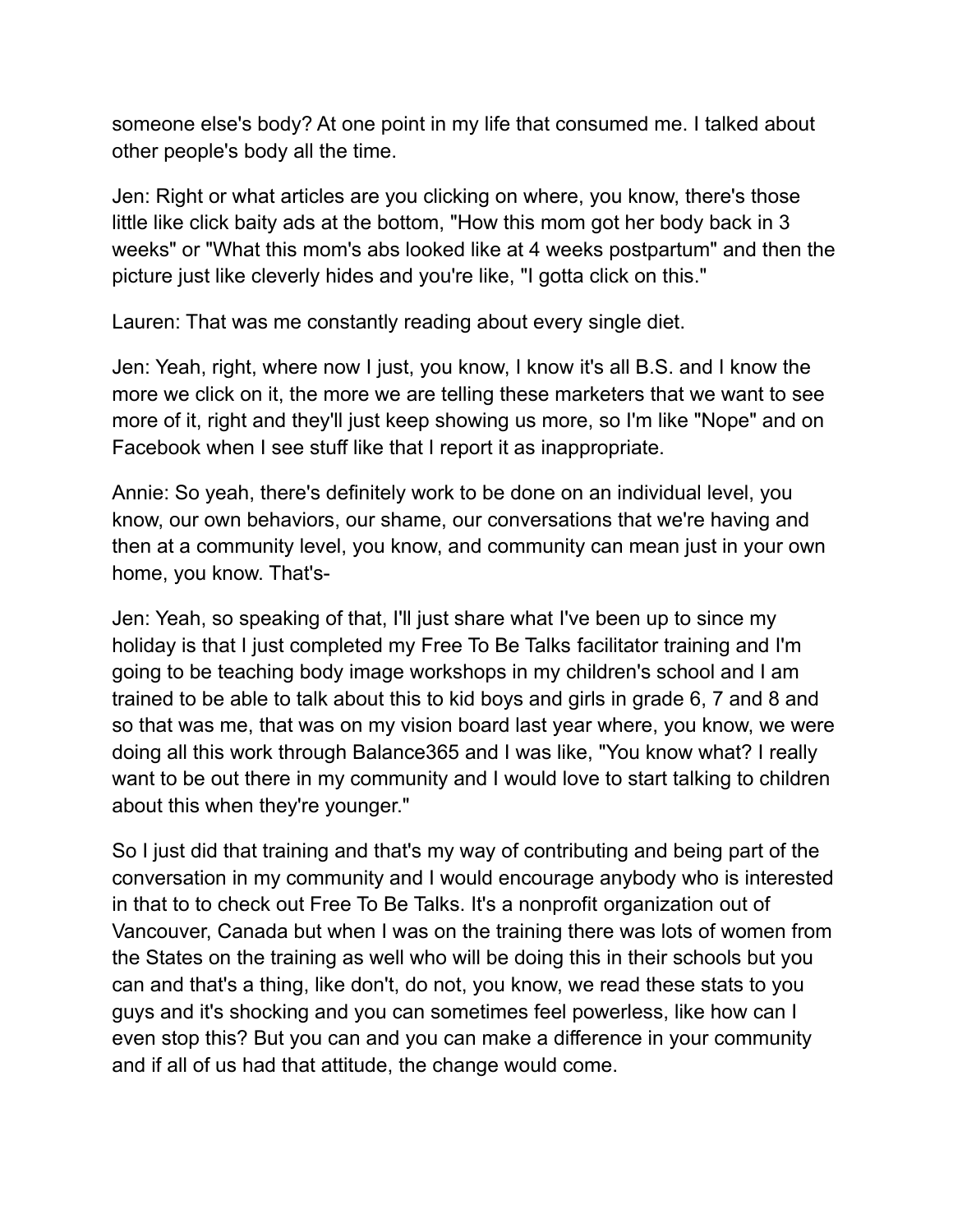Annie: I just get chills and for verklempt, like we could do this, guys,! Yes!

Jen: Yes!

Annie: I think that's awesome, snaps for Jen.

Jen: Thank you very much.

Annie: Yeah, anything to add, Lauren? Anything you want to add before we wrap up?

Lauren: No, I think you guys hit it all, I know I was just kind of a more quiet bystander, but you guys were just right in your groove and I think you guys hit it out of the park. I'll just note that as someone who experienced secondhand dieting, and then the path that it led me down, that fuels me to be the change and not be afraid to stand up and say "Hey, this isn't OK, we're not going to talk about this."

Annie: Oh yeah, I think that's, I mean, I don't want to speak for you, Jen, but I think that's why the three of us are in the business we're in, we're trying to be the change that we needed when we were younger.

Jen: Yeah, totally.

Lauren: Yes.

Annie: Like, the voice, the message, the solution, the opportunity that we needed when we were younger and that's, you know, how we are paying it forward, so to speak and I'm going to start crying so I'm going to stop talking.

Yeah, so anyways, just to wrap up, when you're out of your bubble this holiday season, moving into the new year, moving into summer, spring and summer, don't be afraid to have a conversation. It doesn't need to be confrontational, argumentative it could just be like "Hey, could we change the subject. I don't want to talk about this when my kids are in earshot and you know, just start creating awareness and shifting the conversations that you're having within your home and with your girlfriends and with your family can make a really, really big impact. To me, it's, I picture waves of an ocean and you know, what one wave just kind of moves right into the other and it's like, we just all connect to each other, eventually.